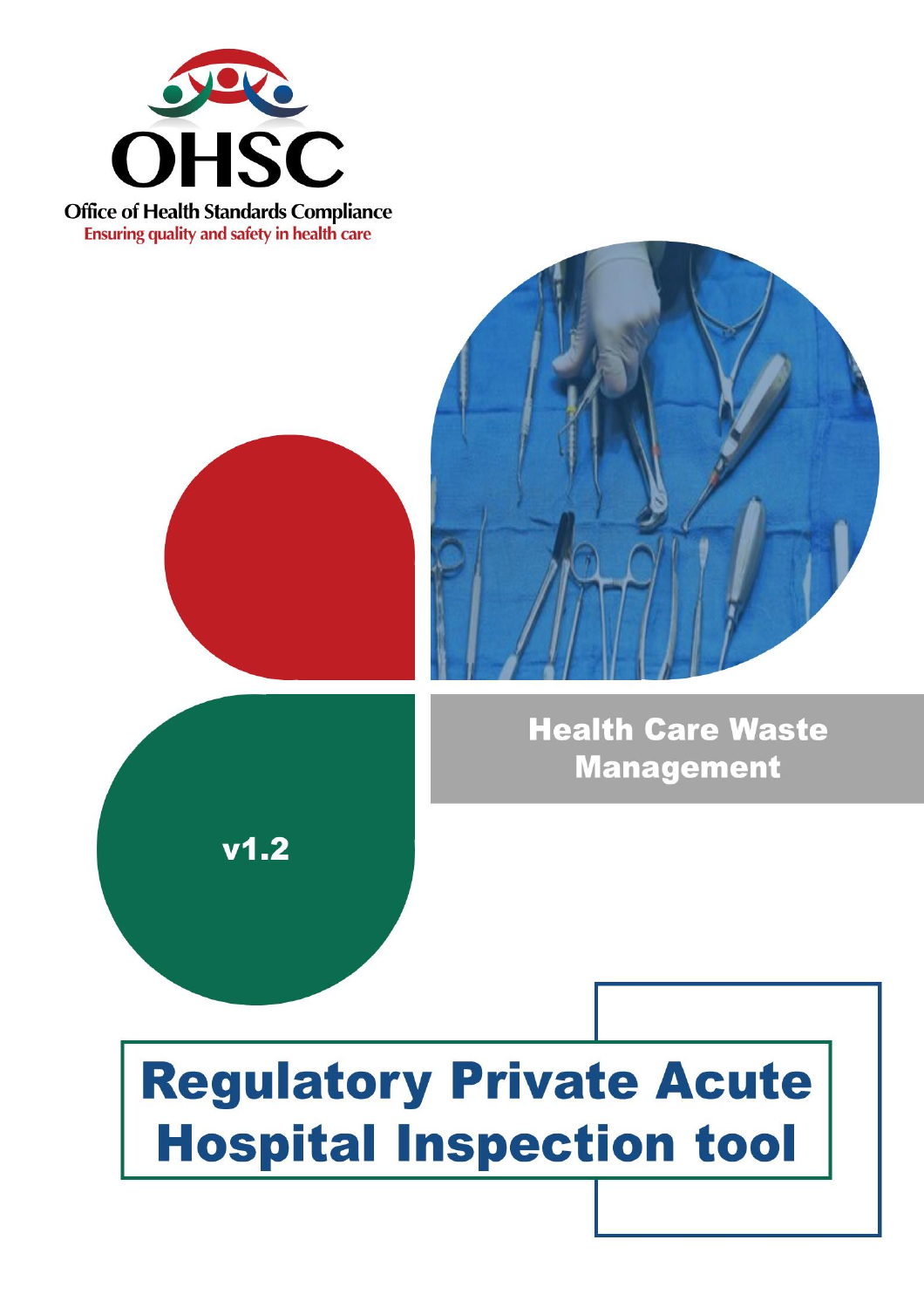## **Official Sign-Off**

The National Health Act, 2003 (Act No. 61 of 2003) provides for quality requirements and standards in respect of health services provided by health establishments to the public. The main objective is to promote and protect the health and safety of the users of health services and contribute to improved outcomes and improved population health.

To achieve this mandate, standardised inspection tools aligned to Norms and Standards Regulations applicable to different categories of health establishments promulgated by the Minister of Health in 2018 have been developed for Private Acute Hospitals.

#### **Acknowledgements**

There are many people who have contributed to the development of the Regulatory Private Acute Hospital Inspection Tools Version 1.2. The Office of Health Standards Compliance wishes to extend most heartfelt acknowledgement and gratitude to the following:

- The WHO technical team for providing guidance on the very first draft inspection tools database
- OHSC CEO Dr Siphiwe Mndaweni and Executive Manager for Health Standards Design, Systems and Support Ms Winnie Moleko for providing strategic and operational support.
- Former Health Standards Development and Training unit Director Dr Grace Labadarios
- Systems, Data Analysis and Research unit Director Dr Thabiso Makola who is also the Acting Director for Health Standards Development and Training unit
- The Health Standards Development and Training unit (Mr Jabu Nkambule who led the team and worked tirelessly with the leadership of Hospital Association of South Africa (HASA) during various development stages of the tool, Ms Florina Mokoena, Ms Mosehle Matlala, Ms Busisiwe Mashinini) and contract workers Ms Thresia Pather and Ms Busi Ngubane for the development of the Private Acute Hospital Inspection tools.
- The internal OHSC teams Compliance Inspectorate; Systems, Data Analysis and Research for their contribution during the development of the Inspection tools and Information Technology and Communication and Stakeholder Relations for providing support.
- Provincial Department of Health private hospital licensing units personnel (Ms Pinki Belot Free State Province, Ms Dimakatso Moeketsi and Ms Zandile Nzuza - Kwa-Zulu Natal-Province, Ms Kim Jacobs - Western Cape Province, Ms Bulelwa Peter - Eastern Cape Province, Ms Pakama Nqadala

- Northern Cape Province, Ms Lindiwe Mkhatshwa - Mpumalanga Province, and Ms Patience Ntamane - Gauteng Province) for their valuable input and support.

- The Certification and Enforcement Committee of the OHSC Board for reviewing the tools and for recommending to the Board for approval.
- The Hospital Association of South Africa (HASA) for their commitment and constructive engagements during the consultative process and for affording the OHSC an opportunity to conduct scoping visits in the private hospital health establishments.

It is hereby certified that these Regulatory Private Acute Hospital Inspection tools version 1.2 was developed by the Office of Health Standards Compliance.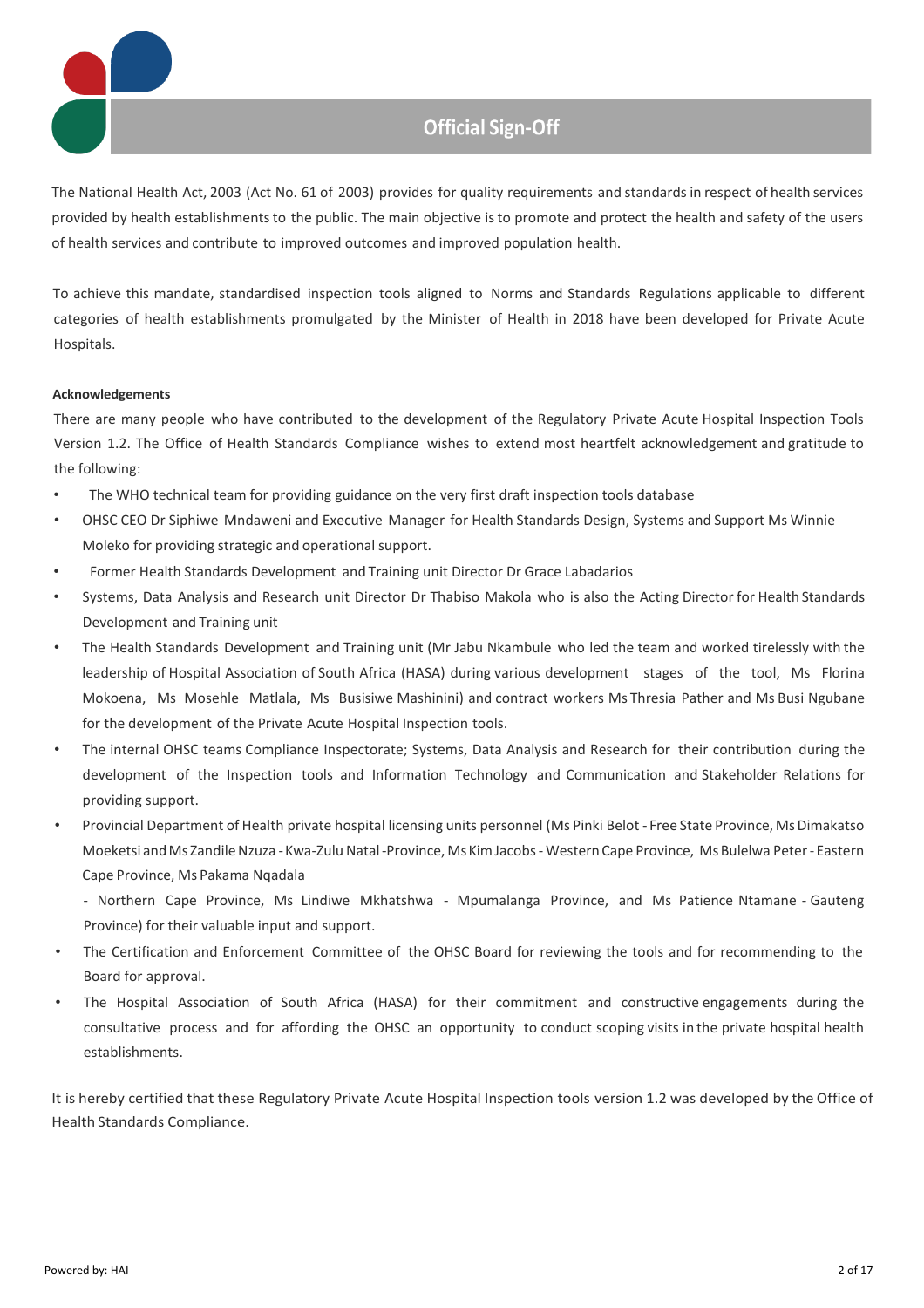Ill oderne

Ms. WMoleko Executive Manager Health Standards Development Analysis and Support Date: 31/03/2022

أدييت  $\sim$   $\sim$ 

Dr. S. Mndaweni Chief Executive Officer Date: 31/03/2022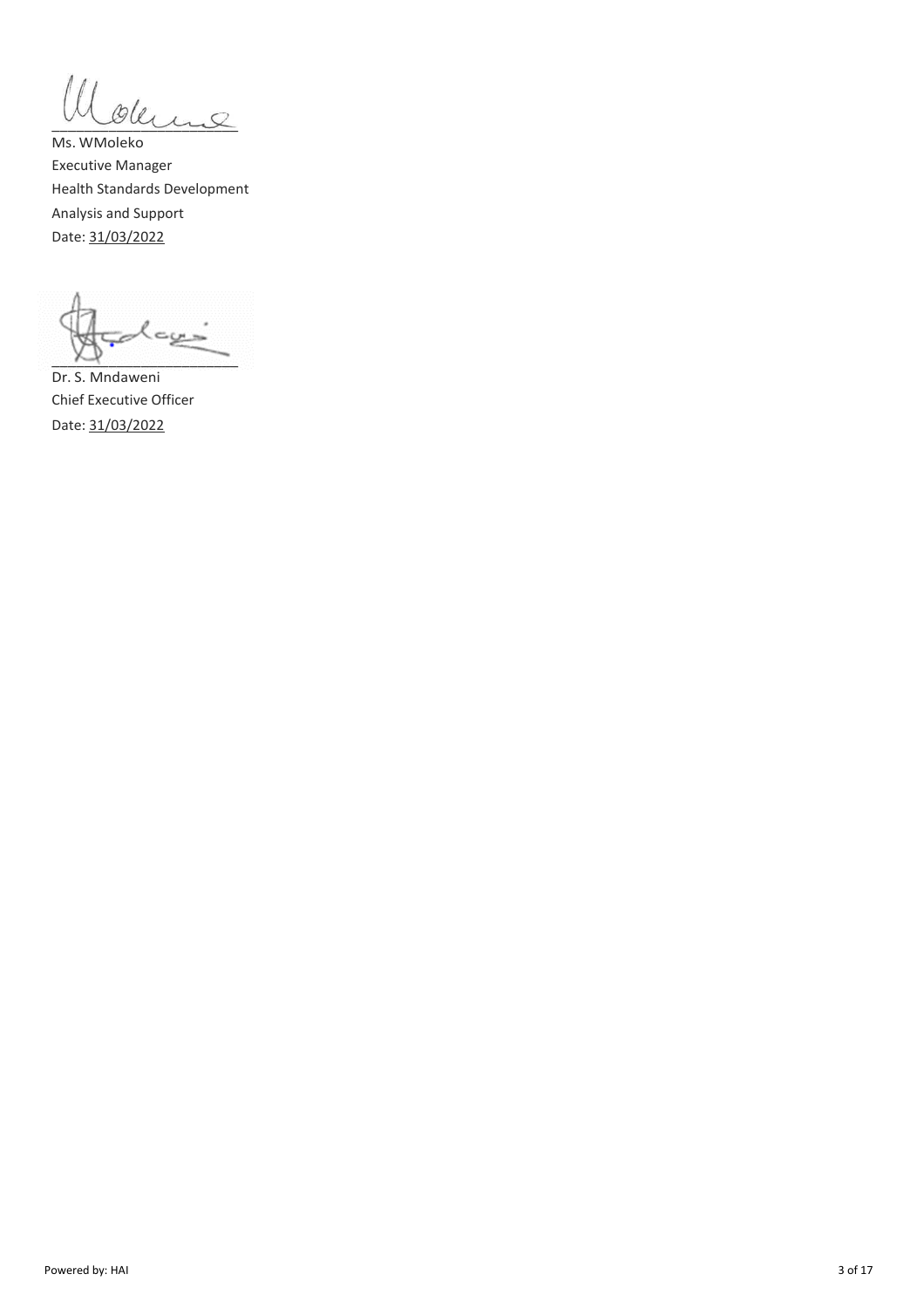| acılıt' |  |
|---------|--|
|         |  |
|         |  |

Date:

- **Tool Name:** Regulatory Private Acute Hospital inspection tool v1.2 Final
- **HEs Type:** Hospitals
- **Sector:** Private
- **Specialization:** Private Acute Hospital
- **Created By: Health Standards Development and Training**

## **37 Health Care Waste Management**

#### **Domain 37.2 CLINICAL GOVERNANCE AND CLINICAL CARE**

#### **Sub Domain 37.2.1 7** Clinical management

**Standard 37.2.1.1 7(1)** The health establishment must establish and maintain clinical management systems, structures and procedures that give effect to national policies and guidelines.

#### **Criterion 37.2.1.1.1 7 The health establishment implements process to ensure environmental cleanliness.**

**37.2.1.1.1.1** All cleaning work completed is verified by the supervisor or delegated health care personnel.

#### **Assessment type:** Document - **Risk rating:** Essential measure

Daily inspections will ensure the cleanliness of the area. The person responsible for overseeing the cleaning service must inspect the area daily to confirm that cleaning has been carried out according to the schedule and that all areas attended to have been effectively cleaned. Monitoring tools (including, but not limited to, checklists/tick sheets) listing all cleaning tasks must be completed for each room or area. Not applicable: Never

| Score | Comment |
|-------|---------|
|       |         |
|       |         |

#### **37.2.1.1.1.2** The central waste storage area is clean.

#### **Assessment type:** Observation - **Risk rating:** Vital measure

Inspector to observe general cleanliness of the area including but not limited to whether the area is free of dirt and stains. Not applicable: Never

| Score | <b>Comment</b>                                                                                                           |
|-------|--------------------------------------------------------------------------------------------------------------------------|
|       |                                                                                                                          |
|       | Critorian 27.2.1.1.2.7 Hoalthcare providers are informed on the hoalth ostablishment and their specific responsibilities |

#### **Criterion 37.2.1.1.2 7 Healthcare providers are informed on the health establishment and their specific responsibilities.**

**37.2.1.1.2.1** Health care personnel have been informed about the policy or standard operating procedure or procedure or guideline of the unit and health establishment.

#### **Assessment type:** Document - **Risk rating:** Essential measure

Documented evidence that personnel have been informed about the policy or standard operating procedure or procedure or guideline must be available. This could include but is not limited to distribution lists which include personnel signatures to indicate they have read and understood the document (which must be dated and signed),proof of attendance at meetings where policies, guidelines and standard operating procedures are discussed, or similar evidence for electronic distribution which could include but not limited to email distribution or documents deposited in intranet or other electronic platforms. Score 1 if such evidence is available and score 0 if it is not available.

| Score | Comment |  |  |  |  |
|-------|---------|--|--|--|--|
|       |         |  |  |  |  |
|       |         |  |  |  |  |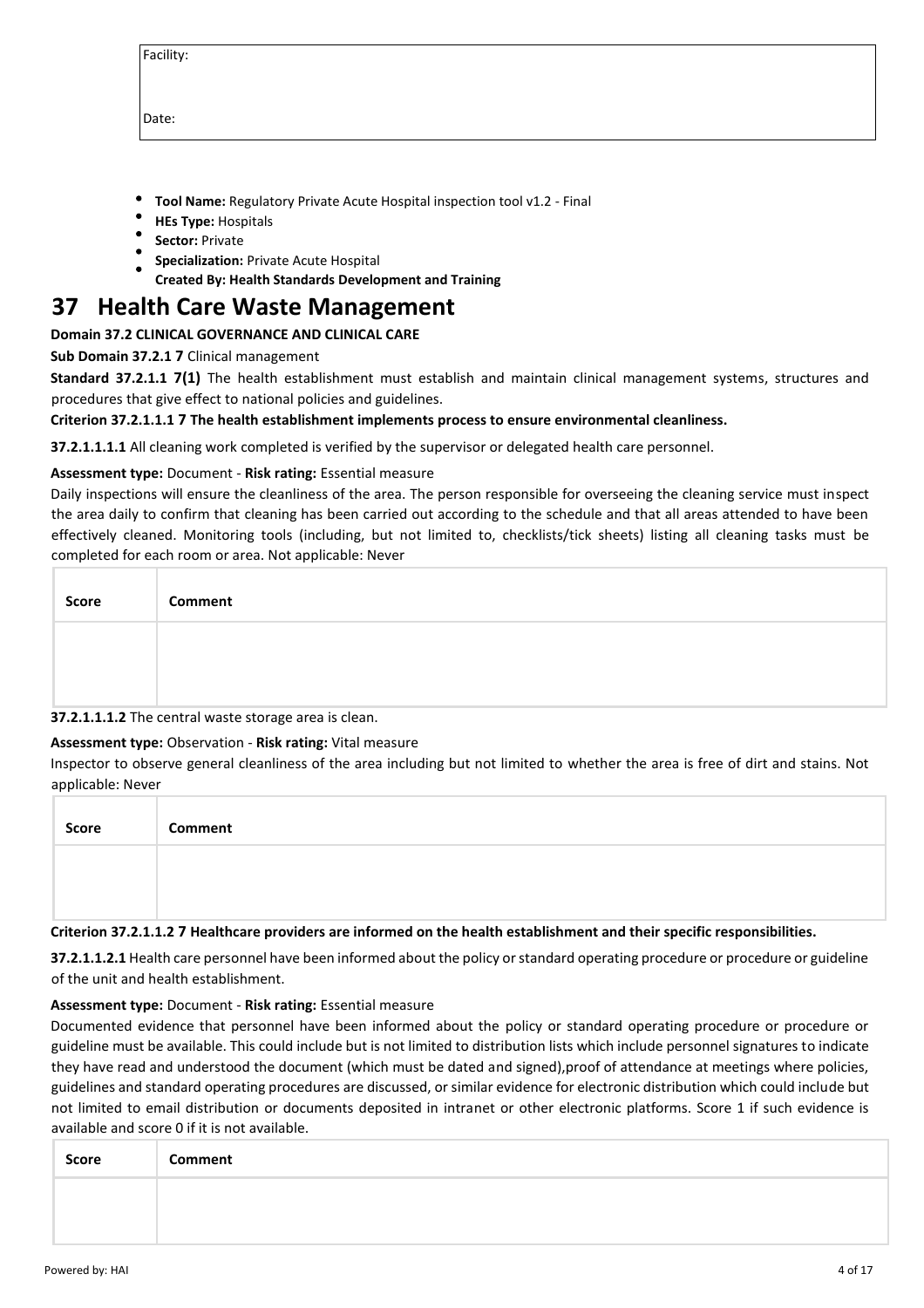| <b>Aspects</b>                                           | Score | Comment |
|----------------------------------------------------------|-------|---------|
| 1. Obtaining additional healthcare risk waste containers |       |         |
|                                                          |       |         |
| 2. Handling, storage and safe disposal of waste          |       |         |
| 3. Management of chemical and biohazardous spills        |       |         |

**Standard 37.2.1.2 7(2)** (b) A health establishment must establish and maintain systems, structures and programmes to manage clinical risk.

#### **Criterion 37.2.1.2.1 7 A designated and knowledgeable staff member responsible for waste management must oversee compliance with relevant legislation and standards.**

**37.2.1.2.1.1** There is a designated or appointed person responsible for waste management.

#### **Assessment type:** Document - **Risk rating:** Essential measure

A designated or appointed person responsible for waste management will ensure that the health establishment complies with waste management guidelines and legislation. The incumbent must have an appointment or designation letter, which must be signed and dated. Not applicable: Never

| Score | Comment |
|-------|---------|
|       |         |
|       |         |

**Criterion 37.2.1.2.2 7 The establishment must have undertaken a health care risk waste management process in the previous two years to identify the hazardous waste that it generates and must establish how to deal with it safely.**

**37.2.1.2.2.1** The health care risk waste management report of the assessment undertaken in the previous two years is available.

#### **Assessment type:** Document - **Risk rating:** Essential measure

The purpose of the assessment is to identify the hazards associated with hazardous waste. The management report of the assessment undertaken in the previous two years must be available. Not applicable: Never

| <b>Score</b> | Comment |
|--------------|---------|
|              |         |
|              |         |

**37.2.1.2.2.2** The management plan to address the risks identified in the health care risk waste management report is documented.

#### **Assessment type:** Document - **Risk rating:** Essential measure

The document aims to ensure minimisation of risks associated with hazardous waste. The health care risk waste risk assessment report and the management plan must be available. Not applicable: Never

| <b>Score</b> | Comment |
|--------------|---------|
|              |         |
|              |         |

**37.2.1.2.2.3** Actions taken to address the risks identified in the health care risk waste report are documented.

#### **Assessment type:** Document - **Risk rating:** Essential measure

The health care risk waste management implementation report must be available. The document must be signed and dated. Not applicable: Where there were no risks identified.

| <b>Score</b> | <b>Comment</b> |
|--------------|----------------|
|              |                |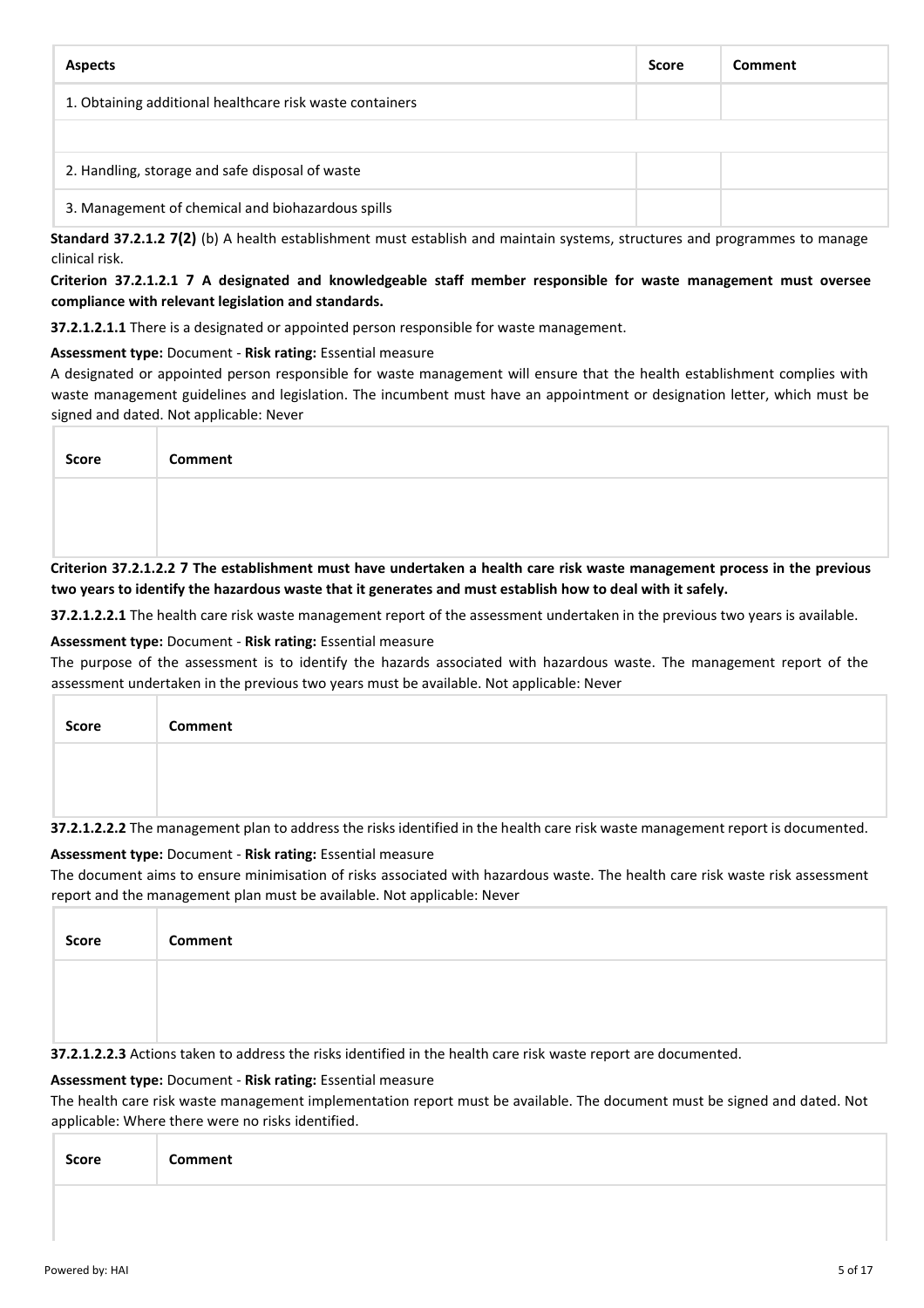#### **Criterion 37.2.1.2.3 7 The health establishment must have a functional quality management system**

**37.2.1.2.3.1** Quality improvement plans are developed by health care personnel.

#### **Assessment type:** Document - **Risk rating:** Vital measure

Randomly select one quality improvement plan of the from the previous six months. Verify whether the aspects listed below are documented. Score if aspect is documented and 0 if not. Score not applicable where no gaps have been identified

| <b>Score</b>                                          | <b>Comment</b>     |              |                |
|-------------------------------------------------------|--------------------|--------------|----------------|
|                                                       |                    |              |                |
|                                                       |                    |              |                |
| <b>Aspects</b>                                        |                    | <b>Score</b> | <b>Comment</b> |
|                                                       | 1. Gaps identified |              |                |
| 2. Activities required or implemented to address gaps |                    |              |                |
| 3. Healthcare personnel responsible                   |                    |              |                |
|                                                       | 4. Time frames     |              |                |

**37.2.1.2.3.2** Implementation of quality improvement plans is monitored.

#### **Assessment type:** Document - **Risk rating:** Vital measure

Evidence must be available that quality improvement activities are implemented by the units. This could include but is not limited to minutes of meetings, reports. Not applicable: Where there were no gaps identified

| Score | Comment |
|-------|---------|
|       |         |
|       |         |

**Sub Domain 37.2.2 8** Infection prevention and control programmes

**Standard 37.2.2.1 8(1)** The health establishment must maintain an environment, which minimises the risk of disease outbreaks, the transmission of infection to users, health care personnel and visitors.

**Criterion 37.2.2.1.1 8(2)(d) The health establishment must ensure that health care personnel are protected from acquiring infections through the use of personal protective equipment and prophylactic immunisations.**

**37.2.2.1.1.1** Waste management personnel have access to and use appropriate protective clothing and equipment.

#### **Assessment type:** Observation - **Risk rating:** Essential measure

Verify whether waste management personnel are wearing personal protective equipment for the tasks they are performing, including wearing it correctly. Score 1 if the items are available and worn and 0 if they are not available or not worn. Score NA (not applicable) where, at the time of the inspection, personnel are not in a situation in which they are required to wear protective clothing.

| <b>Score</b> | Comment |
|--------------|---------|
|              |         |
|              |         |
|              |         |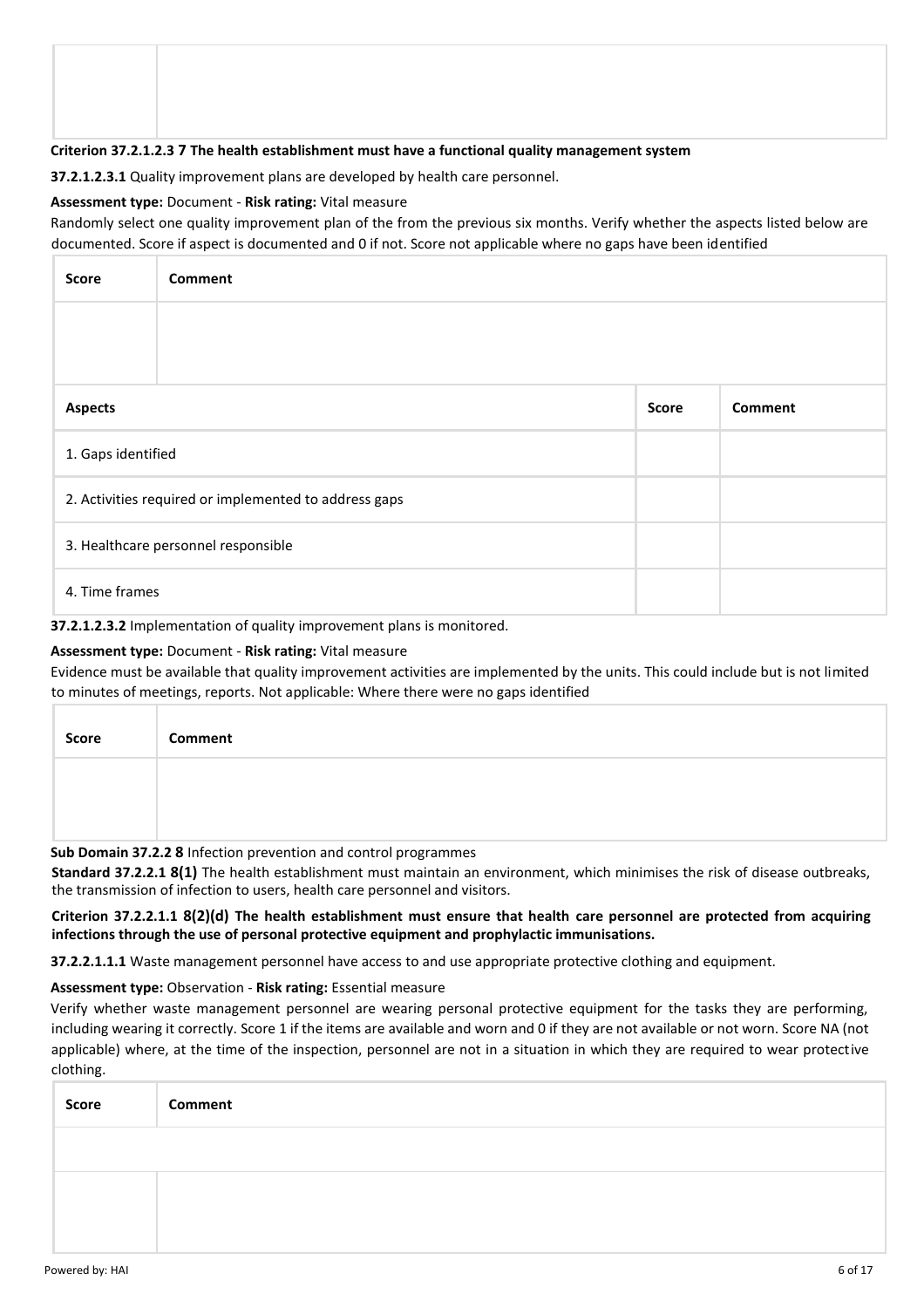## Unit 1 PPE available

| <b>Aspects</b>                                                                   | <b>Score</b> | Comment |
|----------------------------------------------------------------------------------|--------------|---------|
| 1. Heavy duty domestic rubber gloves                                             |              |         |
| 2. Overalls or uniform                                                           |              |         |
| 3. Full-length heavy-duty aprons (this will be dependent on tasks performed)     |              |         |
| 4. Respirator or appropriate mask (COVID 19 pandemic enhanced PPE requirements). |              |         |
| 5. Closed-toe shoes or water-resistant boots                                     |              |         |

#### Unit 2 Healthcare worker 1: Worn

| <b>Aspects</b>                                                                   | <b>Score</b> | Comment |
|----------------------------------------------------------------------------------|--------------|---------|
| 1. Heavy duty domestic rubber gloves                                             |              |         |
| 2. Overalls or uniform                                                           |              |         |
| 3. Full-length heavy-duty aprons (this will be dependent on tasks performed)     |              |         |
| 4. Respirator or appropriate mask (COVID 19 pandemic enhanced PPE requirements). |              |         |
| 5. Closed-toe shoes or water-resistant boots                                     |              |         |

Unit 3 Healthcare worker 2: Worn

| <b>Aspects</b>                                                                   | <b>Score</b> | Comment |
|----------------------------------------------------------------------------------|--------------|---------|
| 1. Heavy duty domestic rubber gloves                                             |              |         |
| 2. Overalls or uniform                                                           |              |         |
| 3. Full-length heavy-duty aprons (this will be dependent on tasks performed)     |              |         |
| 4. Respirator or appropriate mask (COVID 19 pandemic enhanced PPE requirements). |              |         |
| 5. Closed-toe shoes or water-resistant boots                                     |              |         |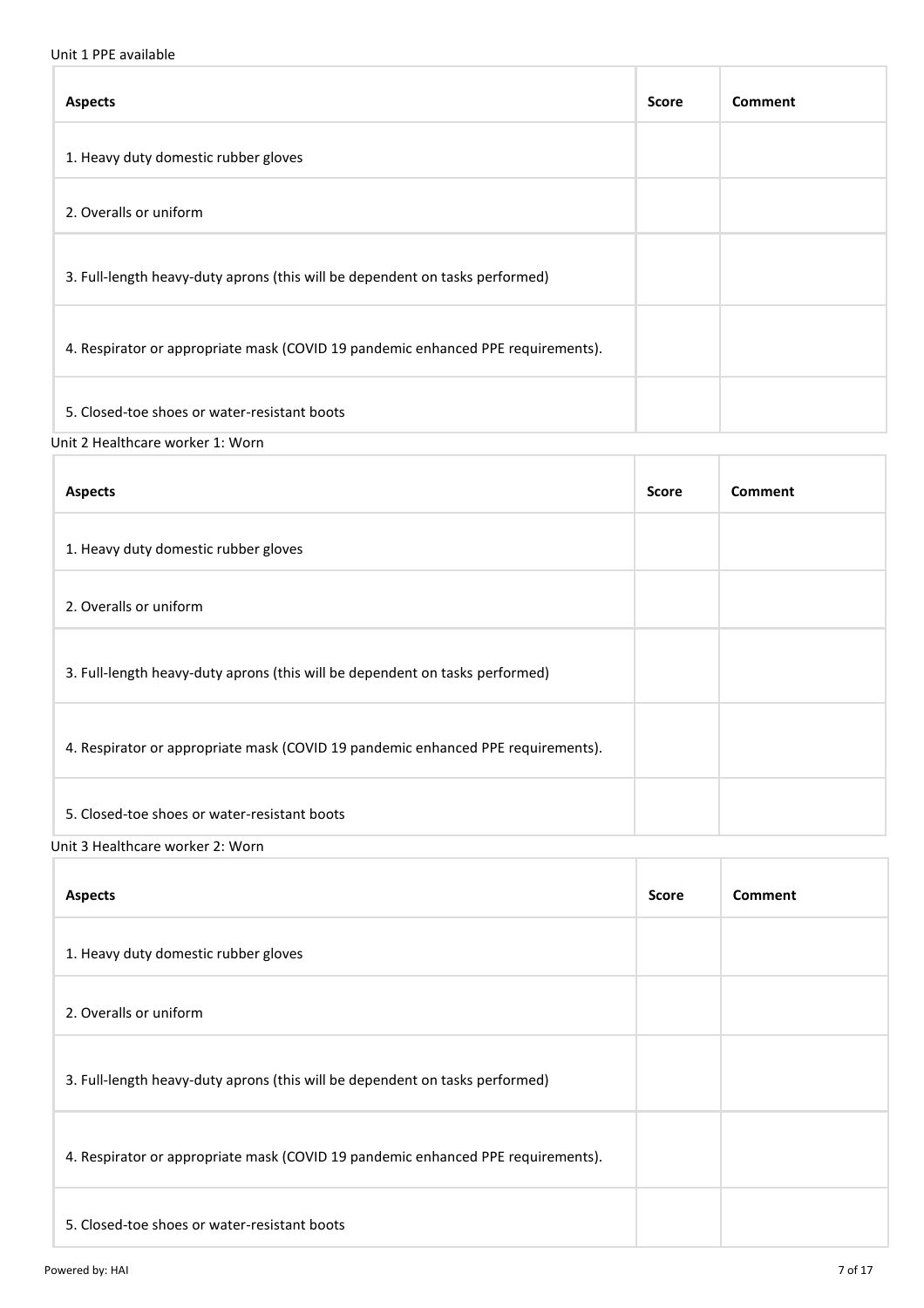#### **Sub Domain 37.2.3 9** Waste management

**Standard 37.2.3.1 9(1)** The health establishment must ensure that waste is handled, stored, and disposed of safely in accordance with the law.

**Criterion 37.2.3.1.1 9(2)(a) The health establishment must have appropriate waste containers at the point of waste generation. 37.2.3.1.1.1** A policy or standard operating procedure or procedure or guideline or SLA for obtaining additional health care risk waste containers is available.

#### **Assessment type:** Document - **Risk rating:** Essential measure

Verify whether the aspects listed below are included and explained in the document . The document must as minimum comply with the following requirements: Title of the document, Name of the health establishment or hospital group, signed and dated by the accounting officer or delegated person, signed and dated by the compiler or chairperson of committee that developed the document (optional), date of implementation, documents must be reviewed at a minimum every 5 years, summary of changes made to each version of the document (optional).NB: Document could be from the corporate head office (signed by the CEO or delegated person), electronic date and signature is acceptable. The document must meet these requirements to be considered for review. Score 1 if the aspect is included and explained and 0 if not included or not explained.

| <b>Score</b>                                                                                                                                                                                                               | Comment                                                             |  |  |  |
|----------------------------------------------------------------------------------------------------------------------------------------------------------------------------------------------------------------------------|---------------------------------------------------------------------|--|--|--|
|                                                                                                                                                                                                                            |                                                                     |  |  |  |
| <b>Aspects</b>                                                                                                                                                                                                             | Comment<br><b>Score</b>                                             |  |  |  |
|                                                                                                                                                                                                                            | 1. Circumstances under which additional containers may be requested |  |  |  |
| 2. Process for requesting additional containers. Explanatory note: This may be the<br>completion of a request form, phoning the central storage area, where to go in the<br>hospital to collect them, or any other process |                                                                     |  |  |  |
| 3. Details on who to inform if it is not possible to obtain additional containers                                                                                                                                          |                                                                     |  |  |  |
| 4. Contingency plans in the event that no additional containers can be obtained                                                                                                                                            |                                                                     |  |  |  |

**37.2.3.1.1.2** Replacement containers for disposal of all types of waste are available in the storage area.

#### **Assessment type:** Observation - **Risk rating:** Vital measure

Verify whether the waste containers listed below are available. Health care risk waste containers must have the appropriate international hazard symbol and be marked as prescribed in the SANS 10248-1:

Management of Health Care Waste, Part 1: Management of healthcare risk waste from a health facility. Score 1 if the waste container is available and 0 if not available.

| <b>Score</b>   | <b>Comment</b> |       |         |
|----------------|----------------|-------|---------|
|                |                |       |         |
|                |                |       |         |
| <b>Aspects</b> |                | Score | Comment |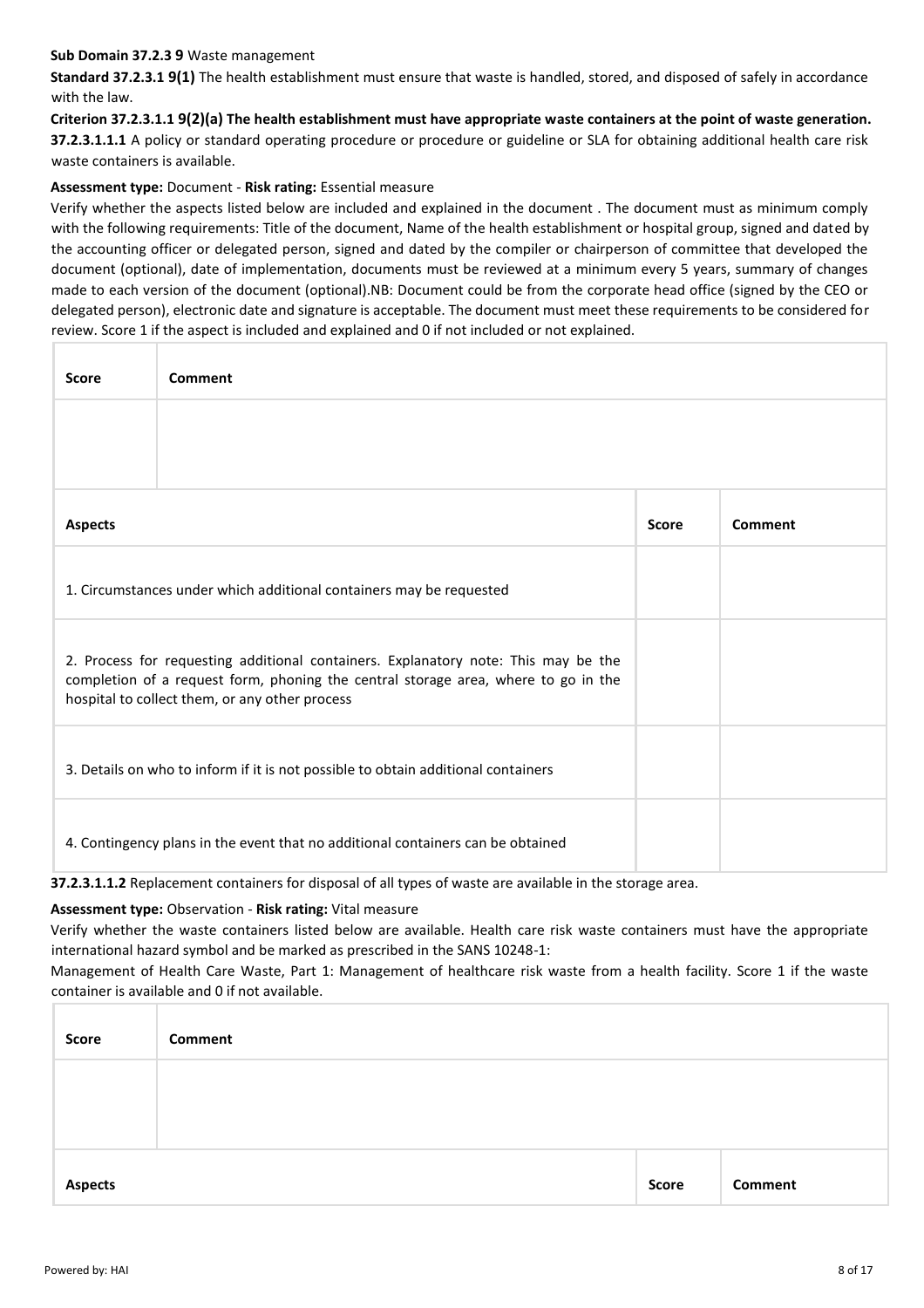| 1. Human anatomical waste (red bucket with tight fitting lid)                                                             |  |  |
|---------------------------------------------------------------------------------------------------------------------------|--|--|
| 2. Infectious non-anatomical waste (red)                                                                                  |  |  |
| 3. Sharps (yellow)                                                                                                        |  |  |
| 4. Chemical waste including pharmaceutical, cytotoxic or genotoxic pharmaceutical waste<br>(dark green)                   |  |  |
|                                                                                                                           |  |  |
| 5. General waste (black, beige, white or transparent packaging may be used)                                               |  |  |
| Critarian 37.3.2.1.3.0(3)(h) The health establishment must implement presedures for the collection, handling, stereon and |  |  |

#### **Criterion 37.2.3.1.2 9(2)(b) The health establishment must implement procedures for the collection, handling, storage and disposal of waste.**

**37.2.3.1.2.1** The policy or standard operating procedure or procedure or guideline for handling, storage and safe disposal of waste is available.

#### **Assessment type:** Document - **Risk rating:** Essential measure

Verify whether the aspects listed below are included and explained in the document. The document must cover both general and health care risk waste. The document must as minimum comply with the following requirements: Title of the document, Name of the health establishment or hospital group, signed and dated by the accounting officer or delegated person, signed and dated by the compiler or chairperson of committee that developed the document (optional), date of implementation, documents must be reviewed at a minimum every 5 years, summary of changes made to each version of the document (optional).NB: Document could be from the corporate head office (signed by the CEO or delegated person), electronic date and signature is acceptable. The document must meet these requirements to be considered for review. Score 1 if the aspect is included and explained and 0 if not included or not explained

| <b>Score</b>               | <b>Comment</b>                 |  |  |  |  |
|----------------------------|--------------------------------|--|--|--|--|
|                            |                                |  |  |  |  |
| <b>Aspects</b>             | <b>Comment</b><br><b>Score</b> |  |  |  |  |
|                            | 1. Containerisation            |  |  |  |  |
| 2. Intermediate storage    |                                |  |  |  |  |
| 3. Internal transportation |                                |  |  |  |  |
| 4. Central storage         |                                |  |  |  |  |
| 5. Collection              |                                |  |  |  |  |
| 6. Disposal                |                                |  |  |  |  |
| 7. Treatment               |                                |  |  |  |  |

**37.2.3.1.2.2** The health care waste management plan complies with legal requirements and national guidelines.

#### **Assessment type:** Document - **Risk rating:** Essential measure

Verify whether the aspects listed below are included and explained in the waste management plan. Score 1 if the aspect is included and explained and 0 if not included or not explained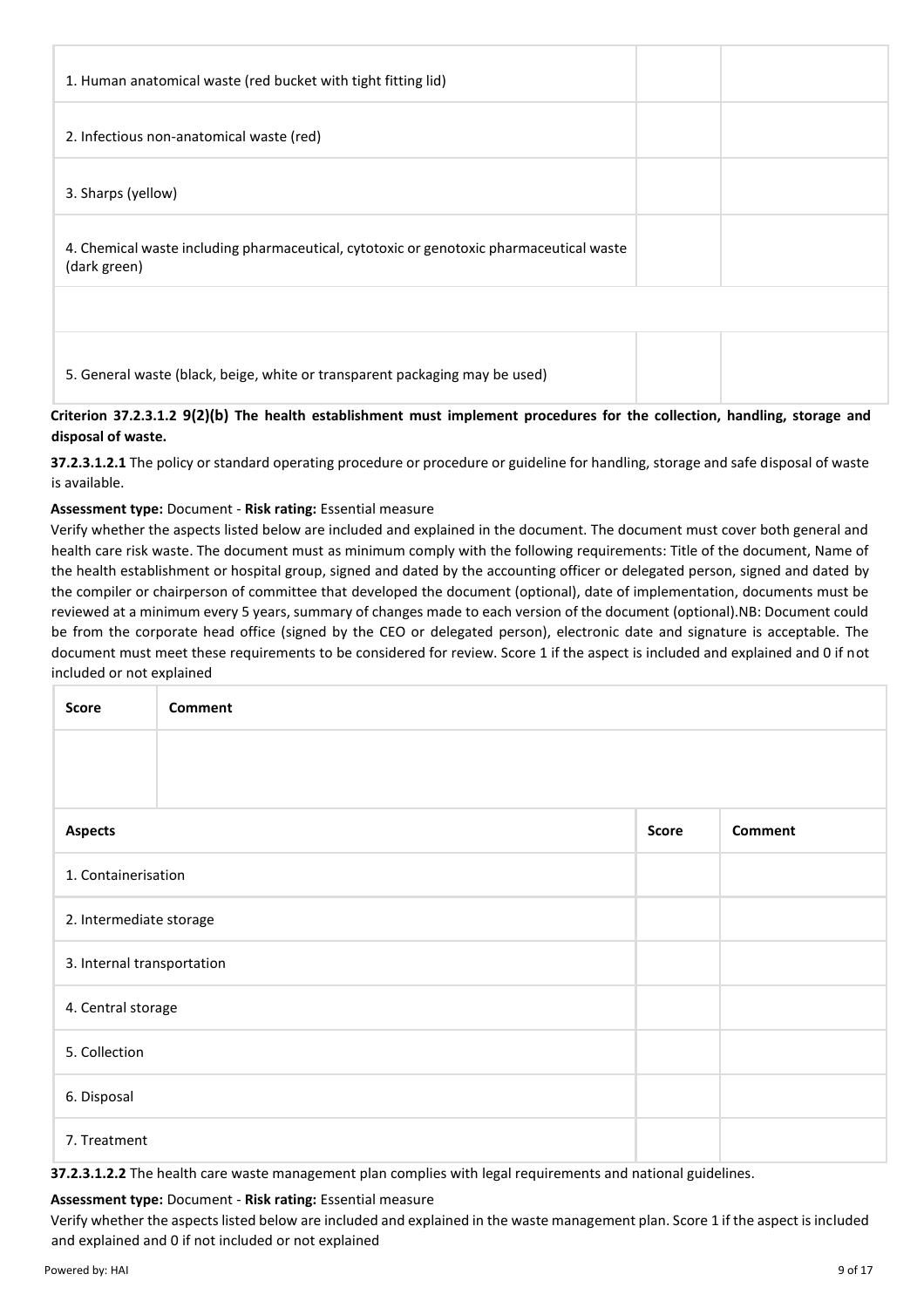| <b>Score</b>                                                                                                                                                                                                                                                                                       | Comment                                                                                                                                                  |              |         |  |  |
|----------------------------------------------------------------------------------------------------------------------------------------------------------------------------------------------------------------------------------------------------------------------------------------------------|----------------------------------------------------------------------------------------------------------------------------------------------------------|--------------|---------|--|--|
|                                                                                                                                                                                                                                                                                                    |                                                                                                                                                          |              |         |  |  |
| <b>Aspects</b>                                                                                                                                                                                                                                                                                     |                                                                                                                                                          | <b>Score</b> | Comment |  |  |
|                                                                                                                                                                                                                                                                                                    | 1. Health establishment information related to workload                                                                                                  |              |         |  |  |
|                                                                                                                                                                                                                                                                                                    |                                                                                                                                                          |              |         |  |  |
| (health care waste officer)                                                                                                                                                                                                                                                                        | 2. Contact details of person in charge of waste management                                                                                               |              |         |  |  |
|                                                                                                                                                                                                                                                                                                    | 3. Classification of waste streams                                                                                                                       |              |         |  |  |
|                                                                                                                                                                                                                                                                                                    | 4. Assessment of quantity of waste that will be generated                                                                                                |              |         |  |  |
|                                                                                                                                                                                                                                                                                                    | 5. Type or characteristics or categories of waste that will be generated                                                                                 |              |         |  |  |
|                                                                                                                                                                                                                                                                                                    | 6. Description of waste management systems/services provided on generation, storage,<br>collection, transportation, treatment and disposal of such waste |              |         |  |  |
| disposal facility                                                                                                                                                                                                                                                                                  | 7. Contract with service provider for collection and final disposal to licensed waste                                                                    |              |         |  |  |
| 8. Description of separation of recyclable and non-recyclable waste at point of waste<br>generation                                                                                                                                                                                                |                                                                                                                                                          |              |         |  |  |
| 9. Waste minimisation measures such as reduction, reuse and recovery                                                                                                                                                                                                                               |                                                                                                                                                          |              |         |  |  |
| 10. Pollution prevention measures to minimise impact or potential impact on<br>environment                                                                                                                                                                                                         |                                                                                                                                                          |              |         |  |  |
|                                                                                                                                                                                                                                                                                                    | 11. Health risk minimisation measures to protect public and any workers                                                                                  |              |         |  |  |
|                                                                                                                                                                                                                                                                                                    | 12. Remedial measures to be implemented                                                                                                                  |              |         |  |  |
| 13. Those responsible for generating contaminated waste are trained at the time of<br>employment and training is refreshed periodically; training must include infection<br>prevention and control and occupational health                                                                         |                                                                                                                                                          |              |         |  |  |
| References: . Practical Manual for Implementation of the<br>National Infection Prevention and Control Strategic<br>Framework. March 2020 . National Environmental Health Norms and Standards for<br>premises and acceptable<br>monitoring standards for environmental health practitioners<br>2015 |                                                                                                                                                          |              |         |  |  |
|                                                                                                                                                                                                                                                                                                    |                                                                                                                                                          |              |         |  |  |

**37.2.3.1.2.3** A waste collection schedule for all service areas is available.

#### **Assessment type:** Document - **Risk rating:** Vital measure

Regular waste collection in the health establishment is an important aspect of infection prevention and control. The waste collection schedule must indicate the date and time for collection of waste in various sections of the health establishment. Not applicable: Never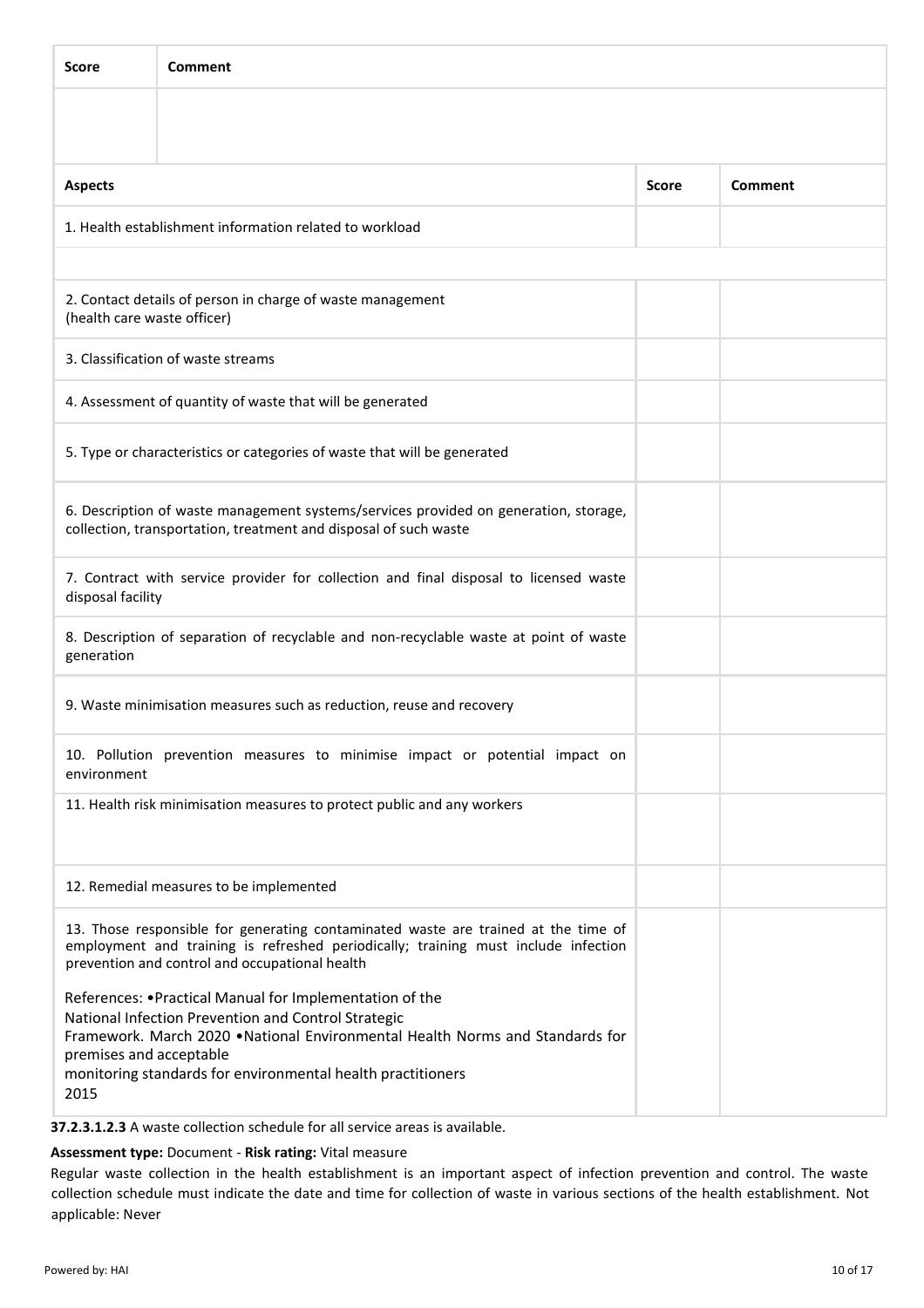| Score | Comment |
|-------|---------|
|       |         |
|       |         |

**37.2.3.1.2.4** Waste is collected daily from clinical areas, clinical support areas and non-clinical areas in accordance with the schedule.

#### **Assessment type:** Document - **Risk rating:** Vital measure

Waste must be collected from intermediate storage areas daily to prevent overflow and to minimise infection control risks. A record kept by the waste management unit must indicate that waste is collected daily in the health establishment. This may be captured in a register or other documented record. Evidence may be manual or electronic. Not applicable: Never. Reference: Practical Manual for Implementation of the National Infection Prevention and Control Strategic Framework March 2020.

| <b>Score</b> | Comment |
|--------------|---------|
|              |         |
|              |         |

**37.2.3.1.2.5** The health establishment has closed or lockable or sealable containers or trolleys for transportation of waste.

#### **Assessment type:** Observation - **Risk rating:** Vital measure

Verify whether the health establishment has closed or lockable or sealable containers or trolleys for transportation of waste. Not applicable: Never. Reference: Practical Manual for Implementation of the

National Infection Prevention and Control Strategic Framework. March 2020 (pg.81)

| <b>Score</b> | <b>Comment</b>                                                                                                     |
|--------------|--------------------------------------------------------------------------------------------------------------------|
|              |                                                                                                                    |
|              |                                                                                                                    |
|              | 37.2.3.1.2.6 The health care risk waste central storage area must meet the requirements listed below as a minimum. |

# **Assessment type:** Observation - **Risk rating:** Vital measure

Inspect the central storage area, which is the area where waste is stored while awaiting collection by the waste removal service provider, to verify it complies with the aspects listed below. Score 1 if the aspect is compliant and 0 if not compliant. NB: The central storage areas for health care risk waste must comply with SANS 10248:2004, edition 2 and the National Norms and Standards for Environmental Health, 2015.

| <b>Score</b>                                                                                              | <b>Comment</b>          |  |  |  |
|-----------------------------------------------------------------------------------------------------------|-------------------------|--|--|--|
|                                                                                                           |                         |  |  |  |
|                                                                                                           |                         |  |  |  |
| <b>Aspects</b>                                                                                            | Comment<br><b>Score</b> |  |  |  |
| 1. Adequate space is available to store waste containers                                                  |                         |  |  |  |
| 2. Area is enclosed and protected from natural elements such as rain, wind and sun                        |                         |  |  |  |
| 3. Area is vermin proof, i.e. enclosed to prevent insects and rodents, etc. from entering<br>storage area |                         |  |  |  |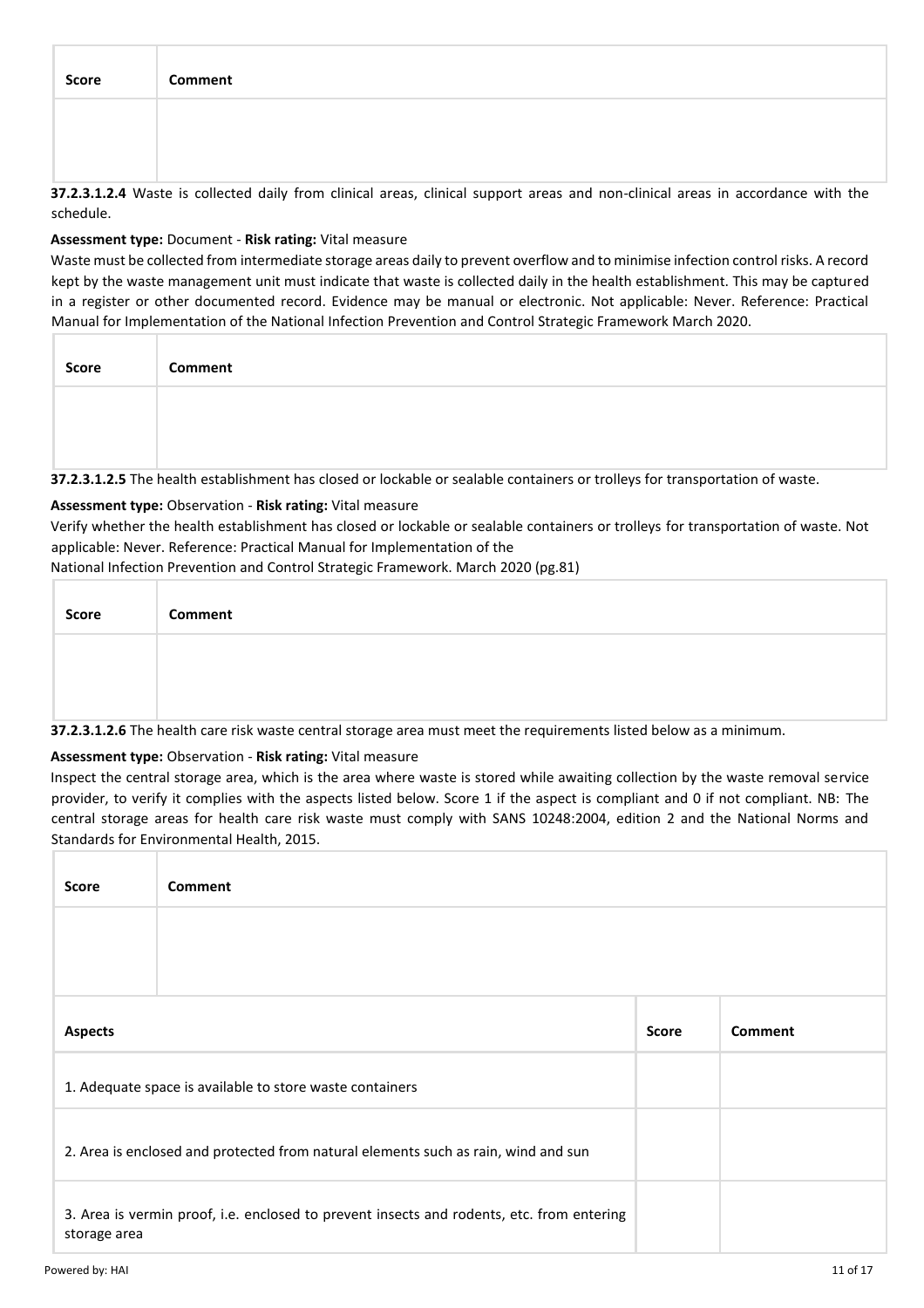| 4. Area has a smooth, slip resistant and non-porous floor with a good drainage system<br>connected to municipal/council sewerage                                                                                                                                                                                                              |  |
|-----------------------------------------------------------------------------------------------------------------------------------------------------------------------------------------------------------------------------------------------------------------------------------------------------------------------------------------------|--|
| 5. Area has a display board with name and contact details of person responsible for waste<br>management                                                                                                                                                                                                                                       |  |
| 6. Area is marked with international biohazard symbol                                                                                                                                                                                                                                                                                         |  |
| 7. Area is well ventilated                                                                                                                                                                                                                                                                                                                    |  |
| 8. Area is well lit                                                                                                                                                                                                                                                                                                                           |  |
|                                                                                                                                                                                                                                                                                                                                               |  |
| 9. Area is locked and not accessible to unauthorised personnel, as indicated through "No<br>unauthorised entry" signs                                                                                                                                                                                                                         |  |
| 10. Area is equipped with spill kit, i.e. container with items required to manage spillages,<br>e.g. disinfectants and absorbent material                                                                                                                                                                                                     |  |
| 11. Area has refrigeration facilities for waste storage at low temperatures(or it is<br>indicated where the waste refrigerator is kept)                                                                                                                                                                                                       |  |
| 12. Refrigerator maintained at -2 degrees Celsius                                                                                                                                                                                                                                                                                             |  |
| 13. All waste in refrigerator is appropriately containerised                                                                                                                                                                                                                                                                                  |  |
| 14. Register available for waste stored in refrigerator                                                                                                                                                                                                                                                                                       |  |
| 15. Area has access to fire extinguisher<br>References: • Practical Manual for Implementation of the National Infection<br>Prevention and Control Strategic<br>Framework. March 2020. • National Environmental Health Norms and Standards for<br>premises and acceptable monitoring standards for environmental health practitioners<br>2015. |  |

**37.2.3.1.2.7** A waste spill kit with contents listed below is available.

### **Assessment type:** Observation - **Risk rating:** Essential measure

Verify whether the items listed below are available in the spill kit. Score 1 if the item listed below is available and 0 if not available.

| Score | Comment |
|-------|---------|
|       |         |
|       |         |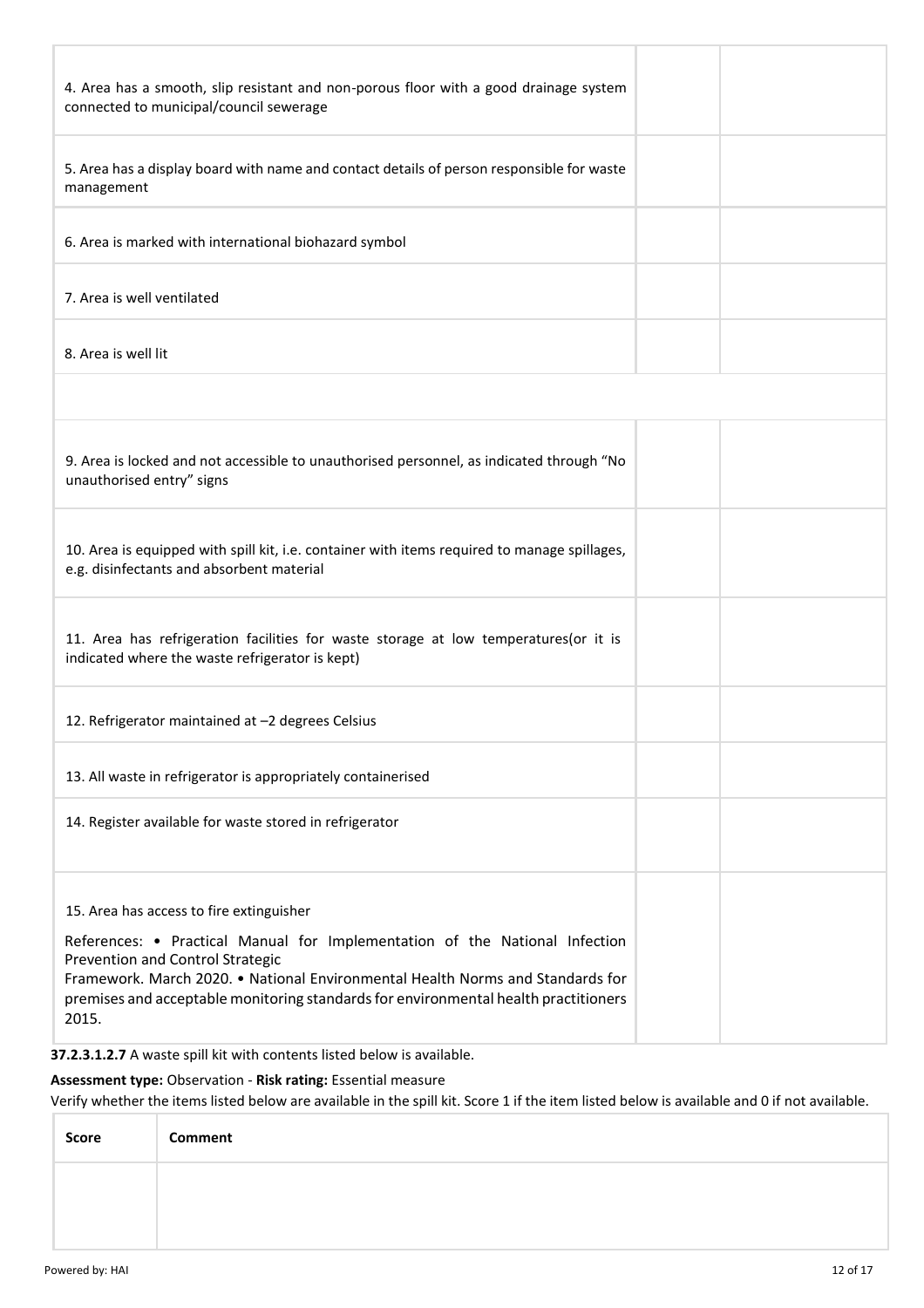| <b>Aspects</b>                      | <b>Score</b> | <b>Comment</b> |
|-------------------------------------|--------------|----------------|
| 1. Disposable gloves                |              |                |
| 2. Disposable apron                 |              |                |
| 3. Paper towel                      |              |                |
| 4. Red disposable bag with tie lock |              |                |
| 5. Chlorine release tablets         |              |                |
| 6. Scoop and scraper                |              |                |

**37.2.3.1.2.8** The outside general waste storage area is well maintained and poses no health risk.

#### **Assessment type:** Observation - **Risk rating:** Essential measure

The area must be access-controlled. Waste must be kept inside the containers. Skip bins can be located at the back of the main buildings or in an area that is not easily accessible by the public. A well-built storage area with lockable mesh wire is also acceptable. Not applicable: Never

| <b>Score</b> | Comment |
|--------------|---------|
|              |         |
|              |         |
| $- - -$      |         |

**37.2.3.1.2.9** Health care risk waste containers are labelled before transportation for disposal.

#### **Assessment type:** Observation - **Risk rating:** Essential measure

Healthcare risk waste containers must be labelled with colour codes and the international biohazard symbol for health care risk waste as prescribed in SANS 10248-1-Management of Health Care Waste, Part 1: Management of healthcare risk waste from a healthcare facility. (National Environmental Health

Norms and Standards for Premises and Acceptable Monitoring Standards for Environmental Health Practitioners 2015). Verify whether containers ready for collection by service providers have been labelled as listed below. Score 1 if the container is labelled and 0 if not labelled

| <b>Score</b>   | <b>Comment</b>                                                                            |              |                |
|----------------|-------------------------------------------------------------------------------------------|--------------|----------------|
|                |                                                                                           |              |                |
|                |                                                                                           |              |                |
| <b>Aspects</b> |                                                                                           | <b>Score</b> | <b>Comment</b> |
|                | 1. Name of appointed service provider is identified on health care risk waste container/s |              |                |
|                | 2. Waste containers are marked with international biohazard symbol                        |              |                |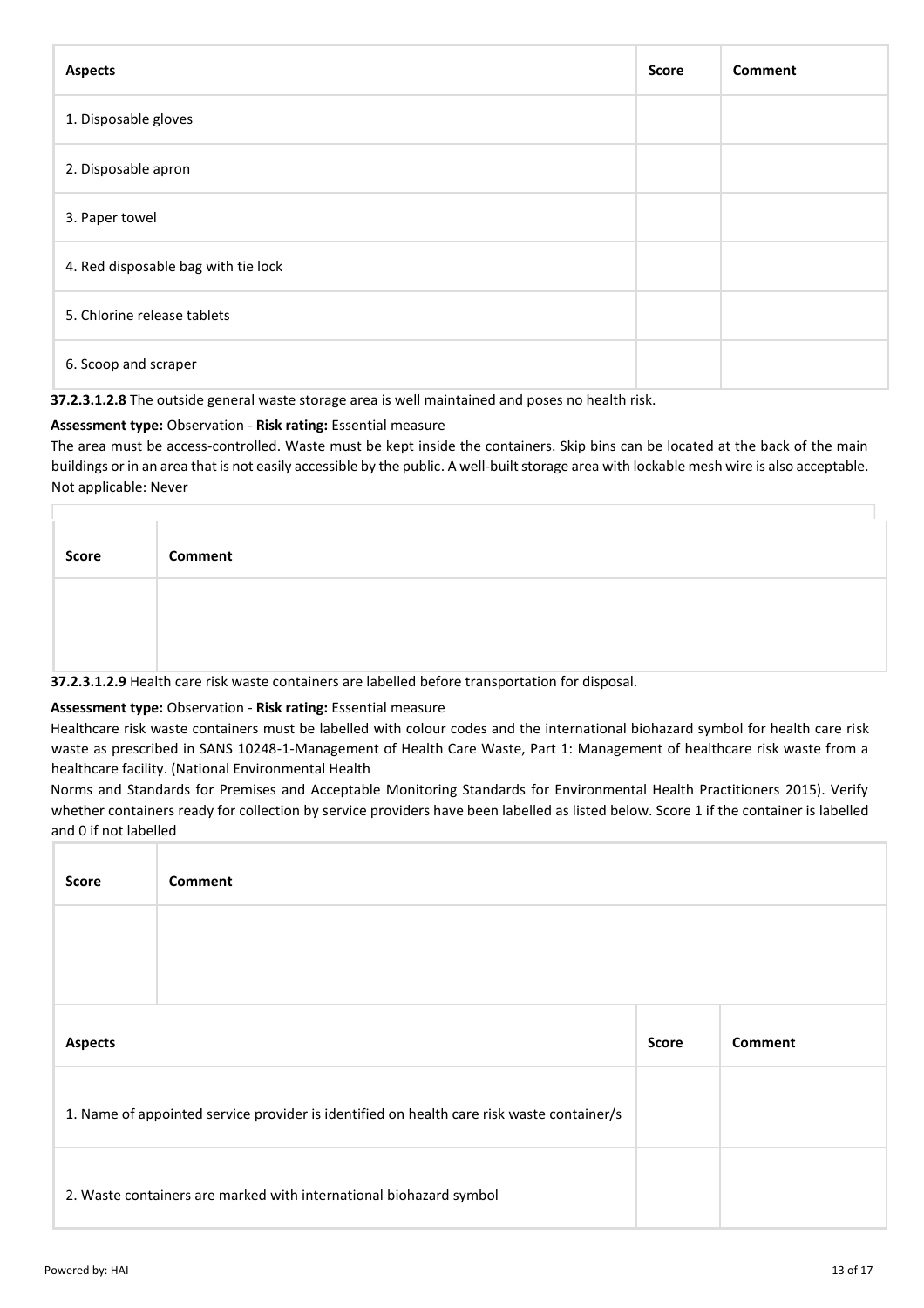#### **37.2.3.1.2.10** Health care risk waste for disposal is documented.

#### **Assessment type:** Document - **Risk rating:** Essential measure

Request records from the previous three months and verify whether waste destined for disposal is documented as listed below. Score 1 if documented and 0 if not documented.

| <b>Score</b>                            | Comment                                                                 |              |         |  |  |
|-----------------------------------------|-------------------------------------------------------------------------|--------------|---------|--|--|
|                                         |                                                                         |              |         |  |  |
|                                         |                                                                         |              |         |  |  |
| <b>Aspects</b>                          |                                                                         | <b>Score</b> | Comment |  |  |
| 1. All waste for disposal is registered |                                                                         |              |         |  |  |
|                                         | 2. All waste for disposal is weighed                                    |              |         |  |  |
|                                         | 3. All waste for disposal is signed over to authorised service provider |              |         |  |  |

**37.2.3.1.2.11** A current service level agreement for removal and safe disposal of waste is available.

#### **Assessment type:** Document - **Risk rating:** Essential measure

The service level agreement must be valid (not expired) and signed by the service provider and the responsible accounting officers and witnessed. It must include but not limited to the removal and safe disposal of waste, toxic chemicals, radioactive waste and expired medicines by an accredited service provider. Not applicable: Never

| Score | Comment                                                                                                                                                                                                                                                               |
|-------|-----------------------------------------------------------------------------------------------------------------------------------------------------------------------------------------------------------------------------------------------------------------------|
|       |                                                                                                                                                                                                                                                                       |
|       | $\mathbf{a} = \mathbf{a} \cdot \mathbf{a} + \mathbf{a} \cdot \mathbf{a} + \mathbf{b}$ , and the contract of the contract of the contract of the contract of the contract of the contract of the contract of the contract of the contract of the contract of the contr |

**37.2.3.1.2.12** The service level agreement is monitored for compliance.

#### **Assessment type:** Document - **Risk rating:** Vital measure

Evidence includes, but is not limited to, signed monitoring checklists, minutes of meetings, and reports. Not applicable: Never

| Score | <b>Comment</b>                                                            |
|-------|---------------------------------------------------------------------------|
|       |                                                                           |
|       |                                                                           |
|       | 37 2 3 1 2 13 Remedial action is taken to rectify the breaches identified |

**37.2.3.1.2.13** Remedial action is taken to rectify the breaches identified.

#### **Assessment type:** Document - **Risk rating:** Vital measure

A document reflecting actions taken to rectify identified breaches in the terms of the service level agreement is available. Not applicable: Where breaches were not identified

| <b>Score</b> | <b>Comment</b> |  |  |
|--------------|----------------|--|--|
|              |                |  |  |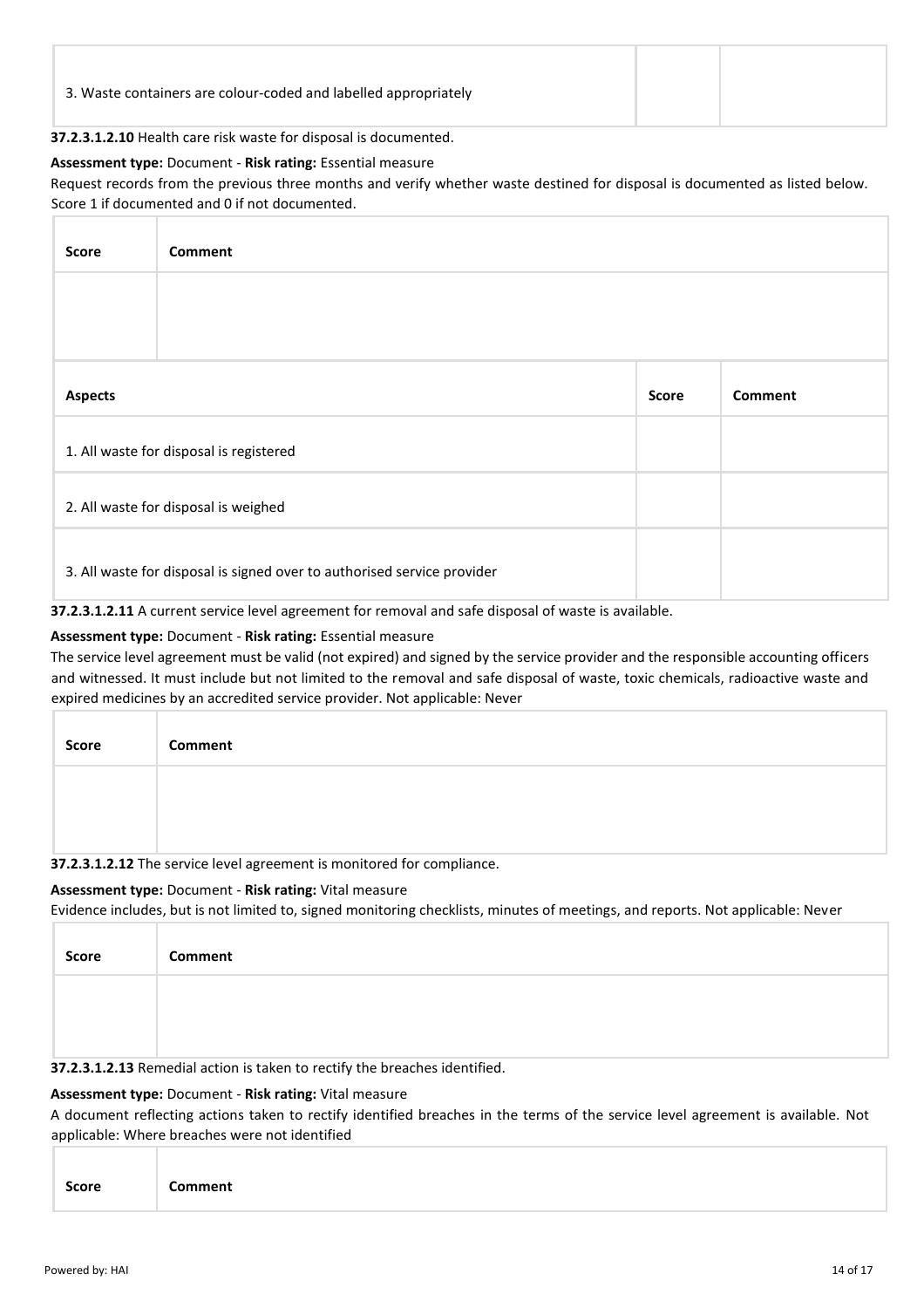#### **Domain 37.4 GOVERNANCE AND HUMAN RESOURCES**

**Sub Domain 37.4.1 20** Occupational health and safety

**Standard 37.4.1.1 20(1)** The health establishment must comply with the requirements of the Occupational Health and Safety Act, 1993.

#### **Criterion 37.4.1.1.1 20(2)(b) Awareness of safety and security issues must be promoted**

**37.4.1.1.1.1** The healthcare personnel are familiar with the emergency evacuation procedure.

#### **Assessment type:** Staff interview - **Risk rating:** Essential measure

Interview three health care personnel to establish whether they are able to explain the evacuation procedure as illustrated in the evacuation plan. Score 1 if they explain the procedure as illustrated in the evacuation plan and 0 if not. Where no evacuation plan is available, this measure must be scored 0.

| <b>Score</b>              | <b>Comment</b> |              |         |  |  |  |
|---------------------------|----------------|--------------|---------|--|--|--|
|                           |                |              |         |  |  |  |
|                           |                |              |         |  |  |  |
| <b>Aspects</b>            |                | <b>Score</b> | Comment |  |  |  |
| 1. Healthcare personnel 1 |                |              |         |  |  |  |
| 2. Healthcare personnel 2 |                |              |         |  |  |  |
| 3. Healthcare personnel 3 |                |              |         |  |  |  |

#### **Criterion 37.4.1.1.2 20 Measures must be in place to minimise the incidence of critical occupationally acquired injuries and diseases.**

**37.4.1.1.2.1** Occupational health and safety incidents are reported to the responsible person.

#### **Assessment type:** Document - **Risk rating:** Vital measure

All occupational health and safety incidents involving waste personnel must be reported. A register or similar document for recording occupational health and safety incidents must be available at the waste management unit. Where no incidents have occurred, zero reporting must be done. Not applicable: Never

| <b>Score</b> | Comment |  |  |  |  |  |  |
|--------------|---------|--|--|--|--|--|--|
|              |         |  |  |  |  |  |  |
|              |         |  |  |  |  |  |  |

**37.4.1.1.2.2** Health care workers are able to explain which occupational health and safety incidents must be reported immediately.

#### **Assessment type:** Staff interview - **Risk rating:** Essential measure

Interview three health care workers to determine whether they are aware of occupational health and safety incidents that must reported immediately. Score 1 if the health care provider answers the questions below correctly and 0 if not.

| <b>Score</b>                | Comment |  |  |
|-----------------------------|---------|--|--|
|                             |         |  |  |
|                             |         |  |  |
| Unit 1 Health care worker 1 |         |  |  |
|                             |         |  |  |

| <b>Aspects</b> | Score | omment |  |
|----------------|-------|--------|--|
|                |       |        |  |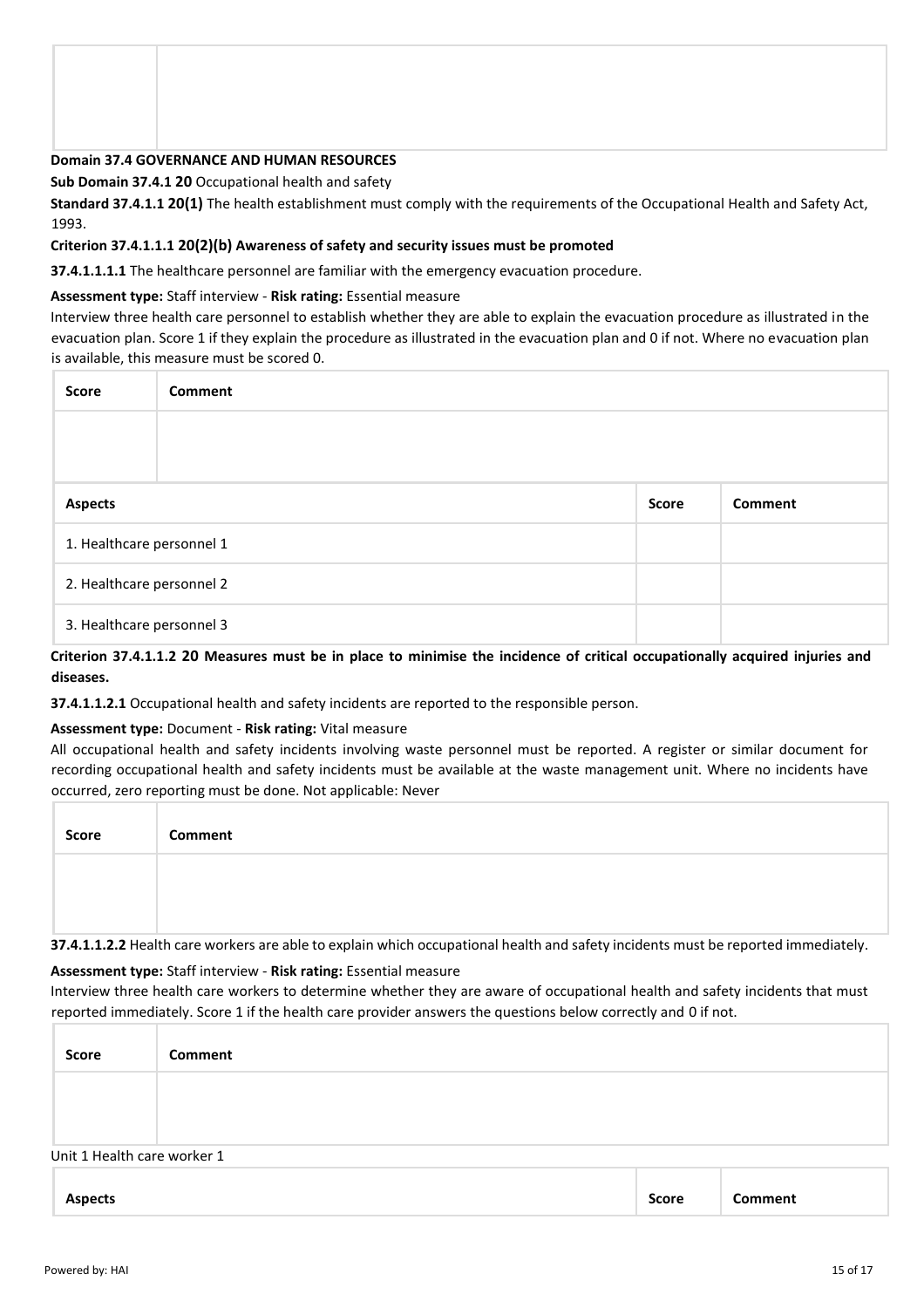| 1. Exposure to blood and body fluids either due to a sharp's injury or spillage |  |
|---------------------------------------------------------------------------------|--|
| 2. Exposure to chemicals, radiation and other noxious substance                 |  |
| 3. Back injury or physical injury during transportation of waste                |  |

#### Unit 2 Health care worker 2

| <b>Aspects</b>                                                                  | <b>Score</b> | Comment |
|---------------------------------------------------------------------------------|--------------|---------|
| 1. Exposure to blood and body fluids either due to a sharp's injury or spillage |              |         |
| 2. Exposure to chemicals, radiation and other noxious substance                 |              |         |
| 3. Back injury or physical injury during transportation of waste                |              |         |

Unit 3 Health care worker 3

| Score<br>Comment<br><b>Aspects</b> |  |
|------------------------------------|--|
|                                    |  |

| 1. Exposure to blood and body fluids either due to a sharp's injury or spillage |  |
|---------------------------------------------------------------------------------|--|
| 2. Exposure to chemicals, radiation and other noxious substance                 |  |
| 3. Back injury or physical injury during transportation of waste                |  |